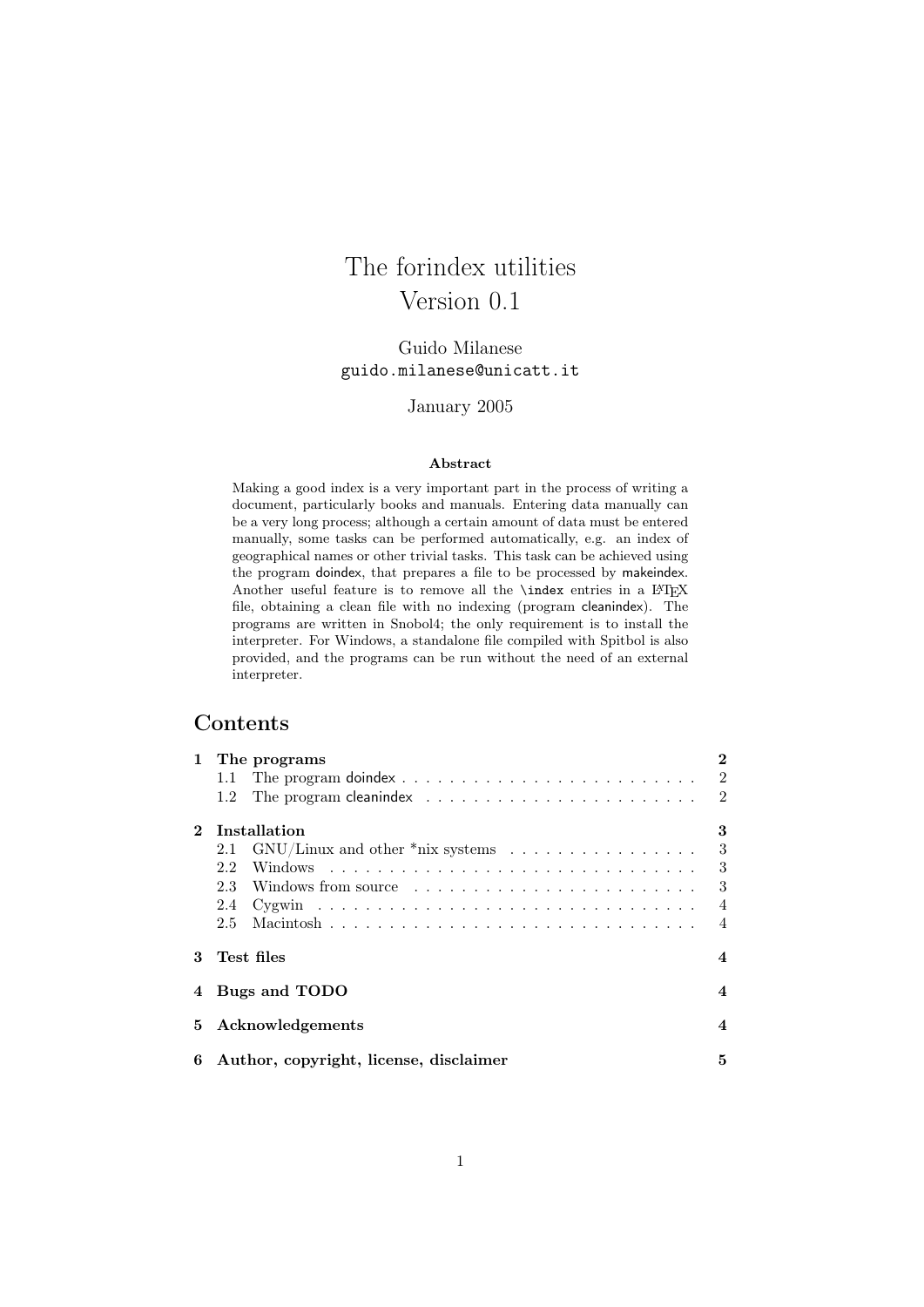## 1 The programs

#### 1.1 The program doindex

The programs doindex reads a LAT<sub>EX</sub> file, using a list file, and enters index entries in the file according to this list. Previously entered index entries are left unchanged, making it possible to add further indexing to an already indexed file.

The input LAT<sub>E</sub>X file may have extension tex or latex, both uppercase and lowercase (not mixed as in Tex).

The list file is meant to contain all the words to be indexed. It must have exactly the extension wls. Sub-entries are identified with the separator character '/'. See test.wls as example:

```
animals
dogs/animals
cats
house/nouns/english/languages
sleeping@sleep
évita/Italian/foreign words
ça/French/foreign words
drücken/German/foreign words
```
No particular order in this file is required. Some users will prefer alphabetical order, others different orders, so the programs has no requirements concerning order/sort in this file. Entries as sleeping@sleep use the standard makeindex syntax and are left unchanged. The "logic" of this syntax is opposite to the internal logic of makeindex, that is  $-1$  think – very clever at the stage of typesetting an index, but not at the stage of designing an index. "A dog is an animal" (dog/animal in my syntax) seems to me to be more natural than "Among animals there are dogs" (animals!dogs in the makeindex syntax). The LATEX file produced by doindex follows, of course, the makeindex conventions.

The original LAT<sub>E</sub>X file is left unchanged. A new file will be written, identified by -ind. For example, from file.tex you will get file-ind.tex. Of course, you'll have to run makeindex as usual.

The purpose of the program is similar to what is provided by the program ixgen (http://www.iit.upco.es/~oscar/ixgen/) written by Oscar Lopez (oscar@iit.upco.es), but forindex was designed to be a bit more flexible.

#### 1.2 The program cleanindex

The program cleanindex removes \index sequences from a LATEX file. The program can be used e.g. if a user is not happy with the indexing of a file and wants to start it over again.

The input file may have extension tex or latex, both uppercase and lowercase.

The original file is left unchanged. A new file will be written, identified by -noind. For example, from file.tex you will get file-noind.tex. In this file, lines concerning makeindex will be left but commented, in order to avoid an empty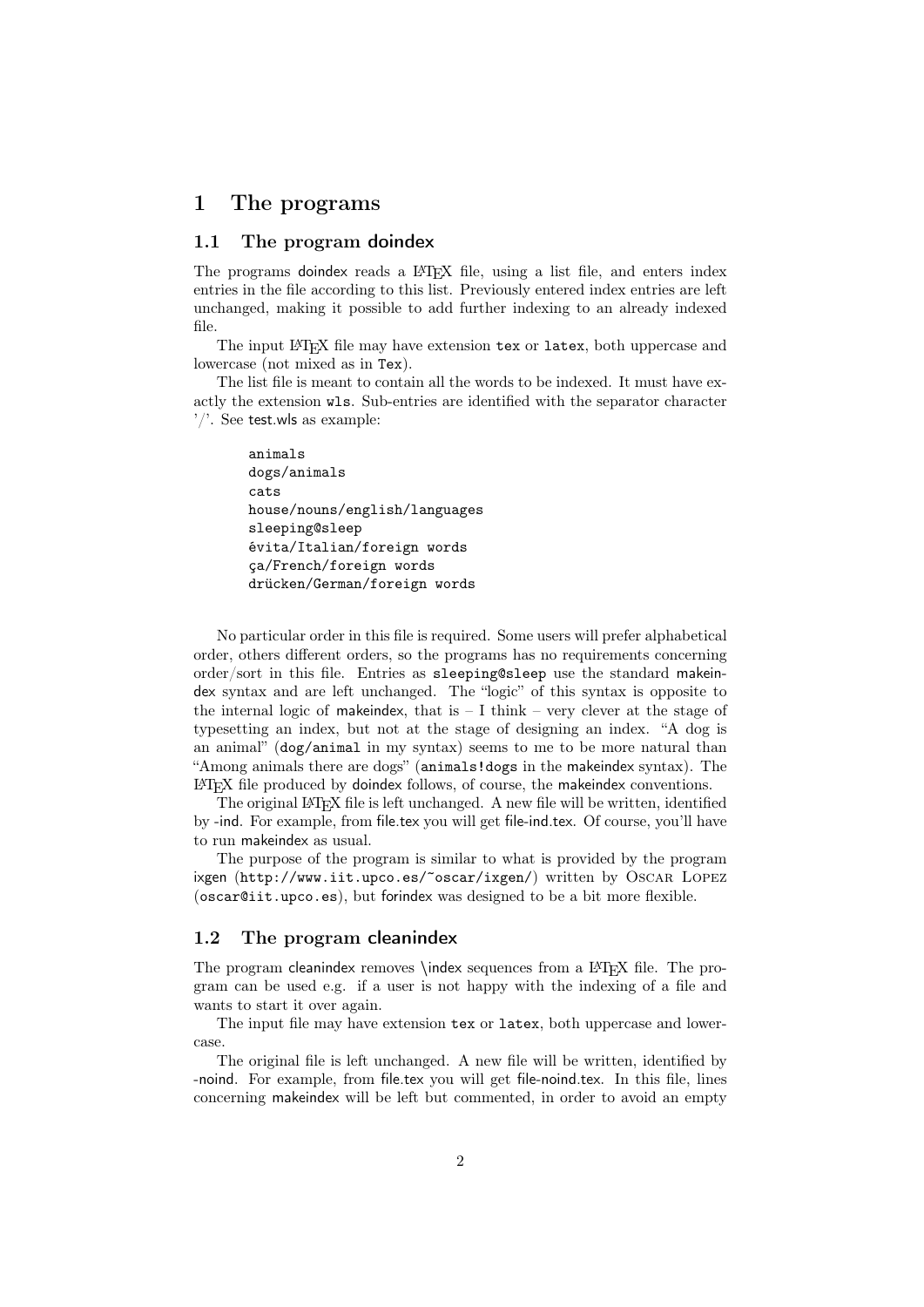Contents section in the output. You can uncomment the lines as soon as you want to reindex the file again.

# 2 Installation

#### 2.1 GNU/Linux and other  $\text{*mix}$  systems

- 1. Install snobol4 from http://www.snobol4.org. This is Philip Budne's CSNOBOL implementation. You need a c compiler to compile the interpreter; it's normally a very quick and easy process.
- 2. Make sure snobol4 is in your PATH or make a symbolic link.
- 3. Copy all the files from the source directory in a suitable directory (you do not need the bat files, provided for Windows, and can safely remove them).
- 4. Make executables the scripts (doindex and cleanindex with no extensions), e.g. chmod +x doindex
- 5. Run the scripts as follows:
	- $(a)$  to index a text: ./doindex file.tex
	- (b) If you want to exclude words with accents: ./doindex file.tex --noacc
	- $(c)$  to remove \index sequences: ./cleanindex file.tex
	- (d) If the current directory is in your PATH, you do not need ./ before the script name.

#### 2.2 Windows

The package offers exe files compiled with Spitbol (see (http://www.snobol4. com). Make a directory and copy all the file in the bin/windows directory. There must be two \*.exe files and the two test.\* files.

Run the programs as follows:

– to index a text: doindex file.tex

If you want to exclude words with accents: doindex file.tex -noacc. Accents must be encoded using the latin1 encoding (see the list of Todo).

– to remove \index sequences: cleanindex file.tex

#### 2.3 Windows from source

Basically, follow the same directions given about GNU/Linux, but make sure to use the bat files and to install the Windows version of the interpreter. Before using the sources, that are in Unix format, use a script to translate from Unix to Dos-Windows format. If you do not have such a script, open the files with a text editor and save the sources in Windows-Dos format. This can be done reading and saving each file with the DOS edit program, with vim or any other editor able to deal with different file formats. Do not alter the files if you are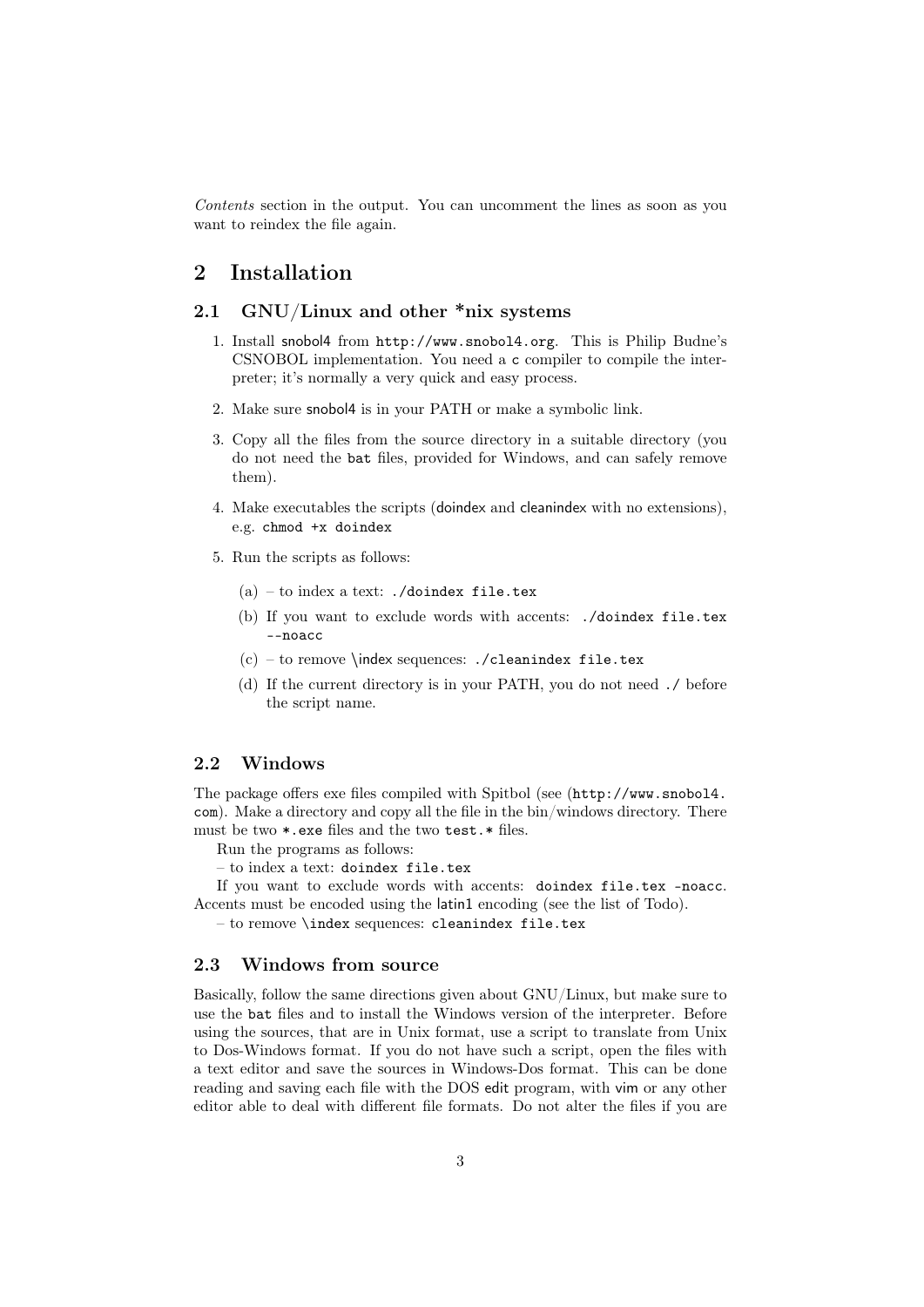not sure of what you are doing. Please (1) do not use a word processor (as Word or similar) but a simple text editor and (2) make sure to leave the encoding of file acc.inc to ISO-8859-1 or 8859-15, not to plain DOS or Unicode.

#### 2.4 Cygwin

I suggest to follow the same directions given for GNU/Linux, but the EXE files provided for native Windows can be used anyway if preferred.

#### 2.5 Macintosh

Not yet tested (I do not have a Mac right now). It's in the TODO list.

## 3 Test files

Please test the program on test.tex and test.wls. The produced file will be called test-ind.tex if you use doindex, test-noind.tex if you use cleanindex.

## 4 Bugs and TODO

The program does not support Unicode files. At this moment, most LATEX users are still using latin1, but the situation is rapidly changing.

List of features that I would like to add:

- 1. Index also included files.
- 2. Add typographical styles, such as italics for the most important locations of a word.
- 3. Add support for several indexes (particularly with class memoir)
- 4. Add an option to generate a rough index for all the words.
- 5. Add a support to index words listed with regular expressions. E.g. read\* should index *read, reads, reading, readings*, all under the same heading read.
- 6. Make possible to use another separator for the list file, e.g. a simple blank or other char preferred by user.
- 7. Test the programs on a Mac.
- 8. Add Unicode support.

## 5 Acknowledgements

The program ixgen gave me the idea of forindex. Many thanks to Oscar Lopez for this very good program.

Some questions sent by CARLO PELLEGRINO (Modena University, Italy) gave me the idea of transforming a very rudimentary script into a general purpose utility. Maurizio Loreti (Padua University, Italy) sent me very useful